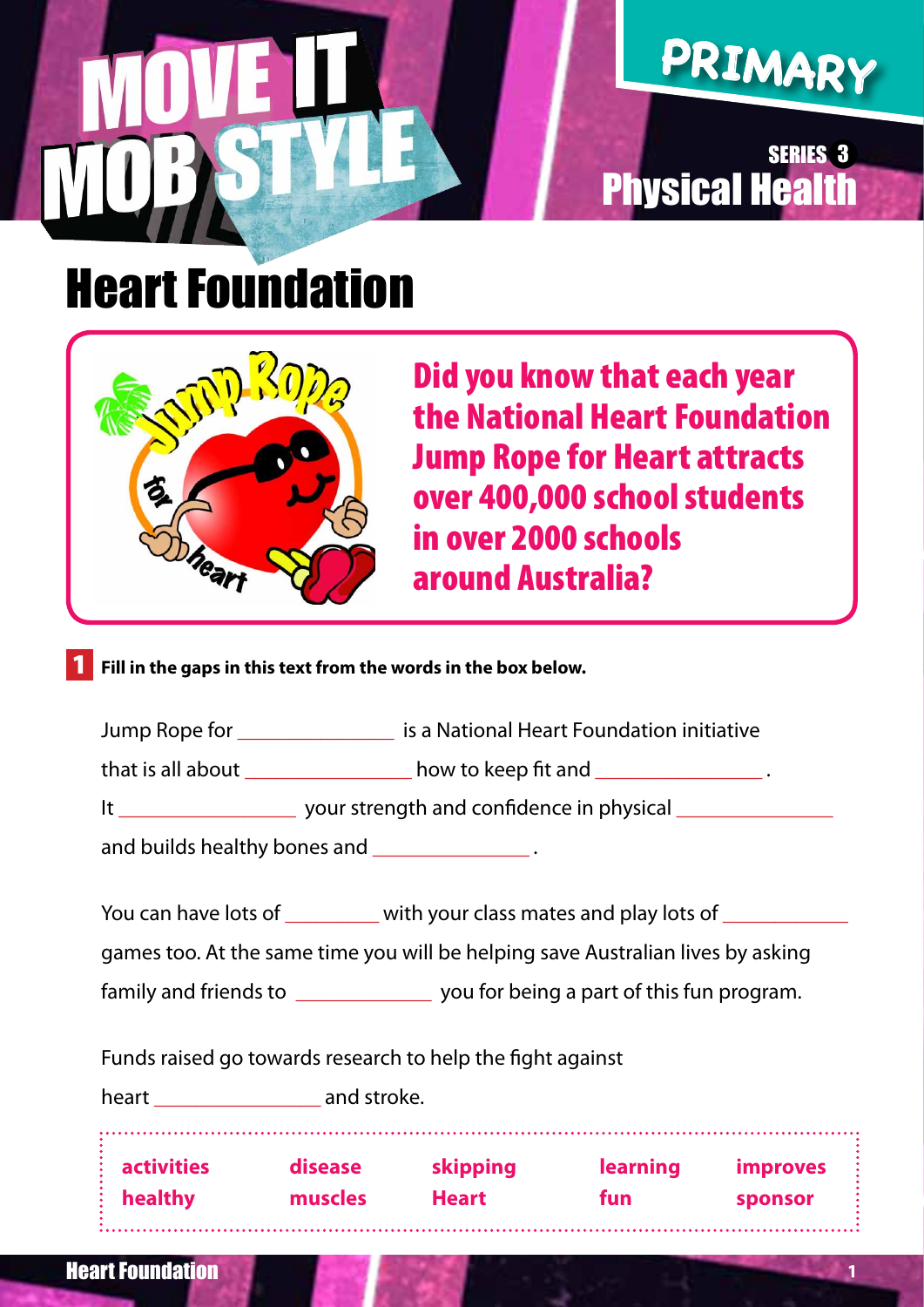

#### Physical Health SERIES 3

**2** Draw a line to match the things that you should do to keep your heart healthy.





**don't eat too much salty food**

**3** Circle the reasons to have a healthy heart.

 **stay fit and healthy you feel healthy avoid heart disease** 

 **feeling sick you will live longer you feel short of breath**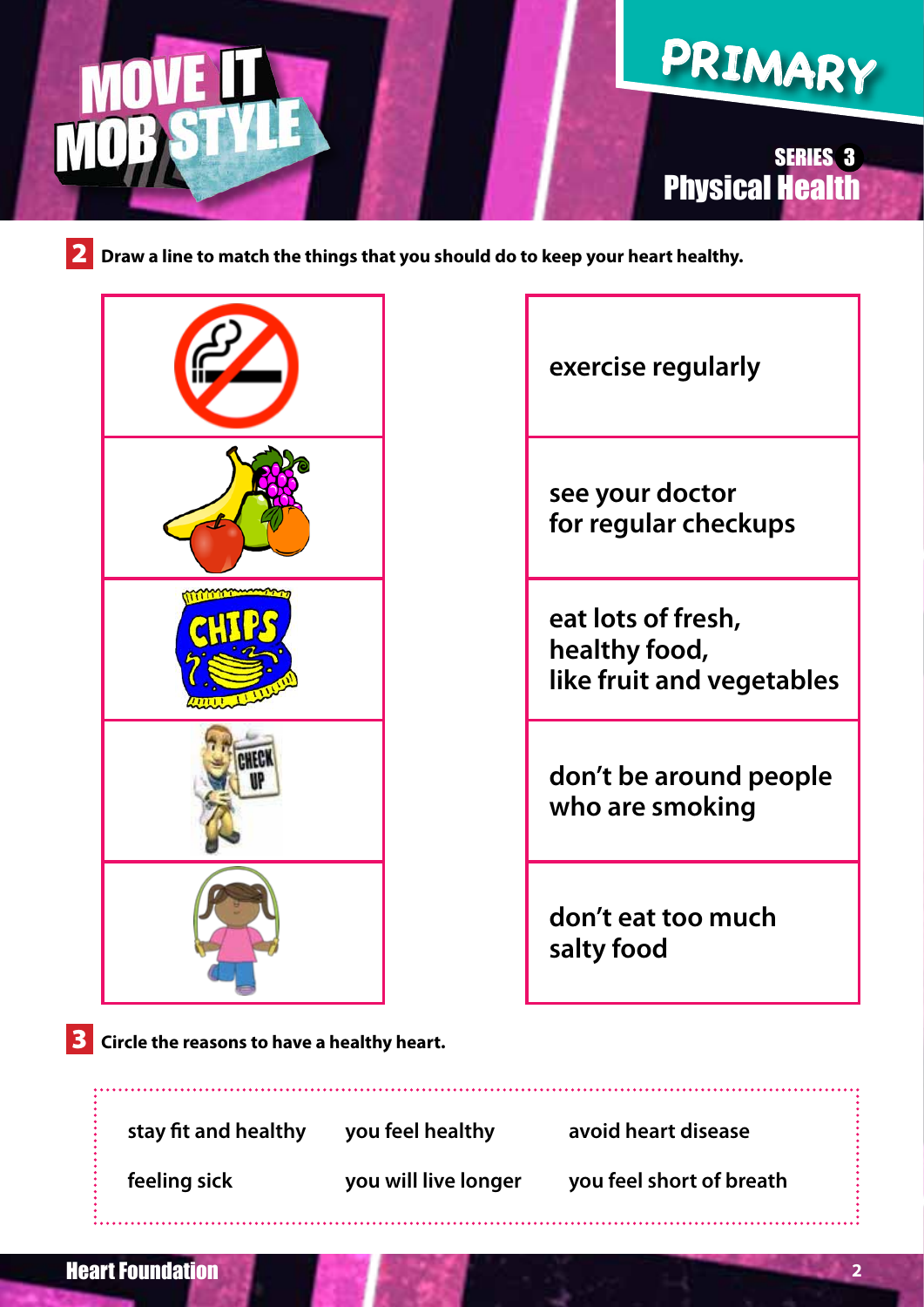## **PRIMARY**

#### Physical Health SERIES 3

### 4 **Are these statements TRUE or FALSE? a**) Practising Jump Rope for Heart routines requires teamwork. T **b**) It is important to keep your heart healthy. **c**) It is boring trying out new tricks. **d**) Getting regular exercise can improve your fitness levels. **e**) Most school students get enough physical activity each day. T 5 **Science experiment Find your pulse on your wrist using your pointer and middle finger. Mark where your pulse is with an X on your wrist so you can find it again. Take your pulse for 15 seconds (write down the number of pulse in 15 seconds) and then multiply by 4. This will give you your pulse rate for one minute. Try this two or three times for accuracy. Now, skip with a rope on the spot for three minutes.**

 **Take your pulse and record your pulse rate.**

 **Take your pulse every 30 seconds and record the pulse rate until it has returned to normal.**

#### **Graph your data.**

**a)** Describe the relationship between exercise and pulse rate.

**b**) Can your pulse rate keep on increasing? Why or why not?